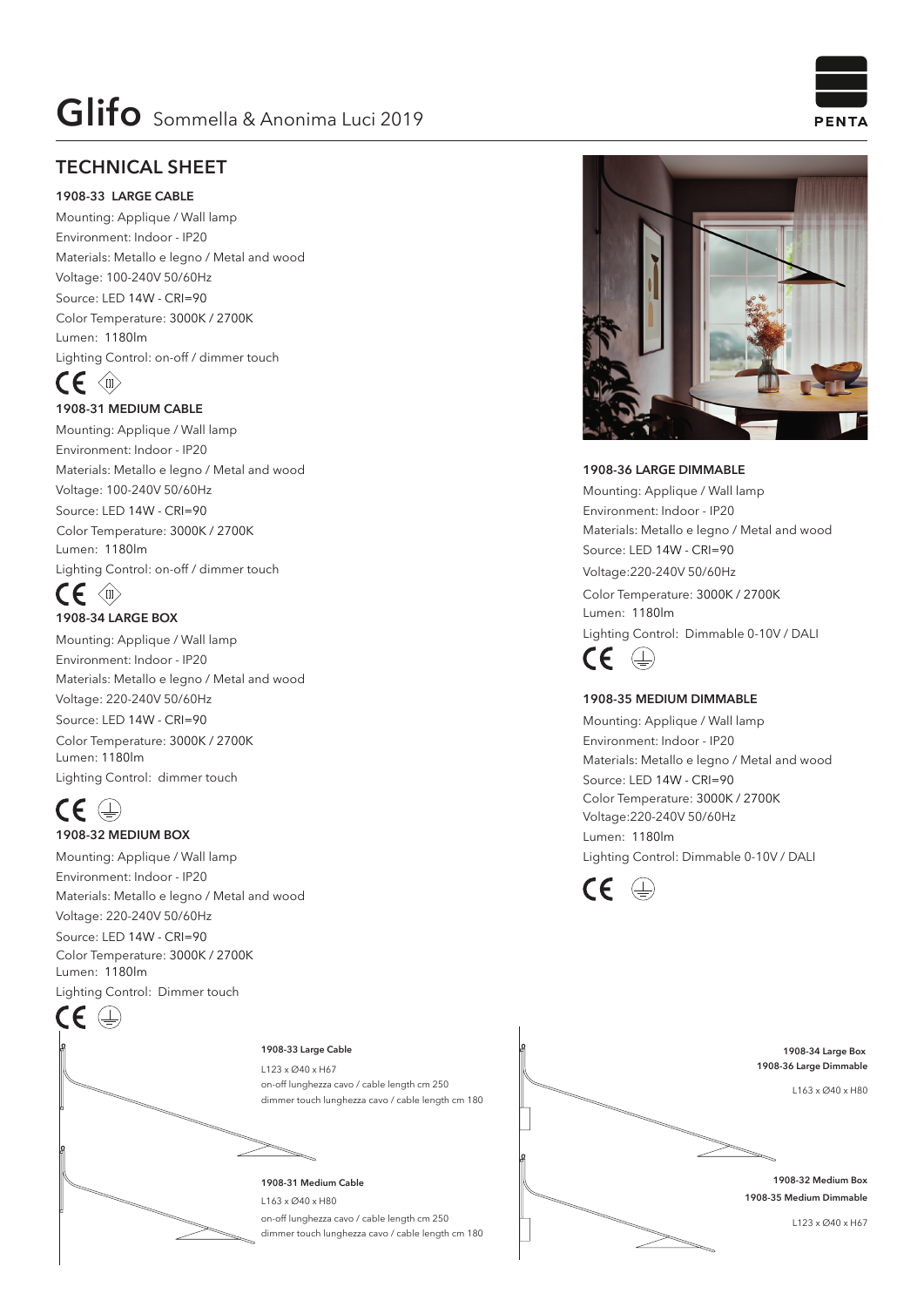#### **Finiture / Finishes**

#### **Struttura / Structure**

Nero opaco Matt black

**Maniglia / Handle**



Massello di ebano Solid ebony